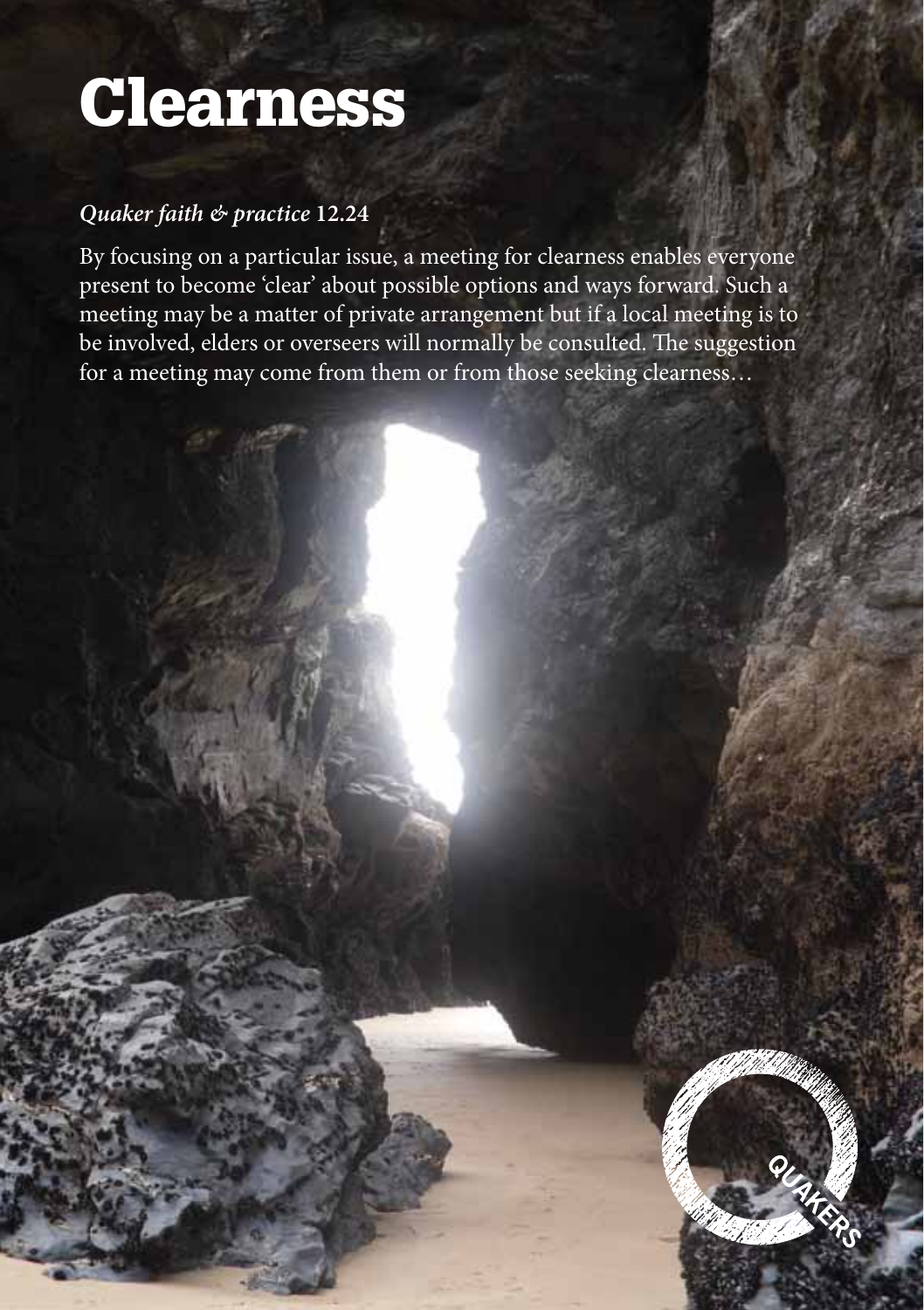# **Clearness**

#### **What a meeting for clearness is for**

"Are all minds clear?" is a question asked by clerks of meetings in many parts of the world. It is a term which goes back to George Fox, who wrote in his journal (1657) "I cleared myself of what services the Lord had at that time laid upon me there". A few years later, he wrote: "I cleared myself of Cornwall". Clearness in this context obviously refers to the laying down of responsibilities. Clearness itself was defined by Canadian Yearly Meeting (1990) as "a deep inner certainty based on spiritual discernment" (see endnote 1, inside back cover).

A meeting for clearness has long been used by those considering marriage. The origin of these meetings was to ensure that the persons contemplating marriage were clear of any encumbrance. It is also used for sounding out requests for membership (see *Quaker faith & practice* 16.19–16.21).

In recent years, it has developed a wider application which came through Young Friends of North America, who developed clearness committees for discerning leadings and other questions of spiritual significance in an individual's life.

*Quaker faith & practice* 12.22–12.25 gives an introduction and an indication of the variety of purposes for which a meeting for clearness might be appropriate. It may be helpful to an individual who wants to lay down a past matter, to explore new leadings, or to examine some uncertainties.

Though another person might suggest it, a request for a meeting for clearness is usually initiated by the person seeking the way forward in some aspect of their life. This is the focus person.

The purpose of the meeting is above all to listen to the focus person and by listening to enable the person to discern the way forward. It is not to give advice or solve a problem or provide therapy, nor is it a support group. Though some of the tools (such as open-ended questions) may also be used in conflict resolution, a clearness group cannot arbitrate or mediate in a conflict between two people or groups, neither can a clearness meeting be imposed on someone. The clearness process is not appropriate for every choice that has to be made, and the temptation to lay decision making on the meeting must be resisted.

*Quaker faith & practice* stresses the need for listening with undivided attention and for "tact, affirmation and love". Those appointed to take part are there to help the focus person to express and understand feelings and to encourage and empower the person to make their own decisions.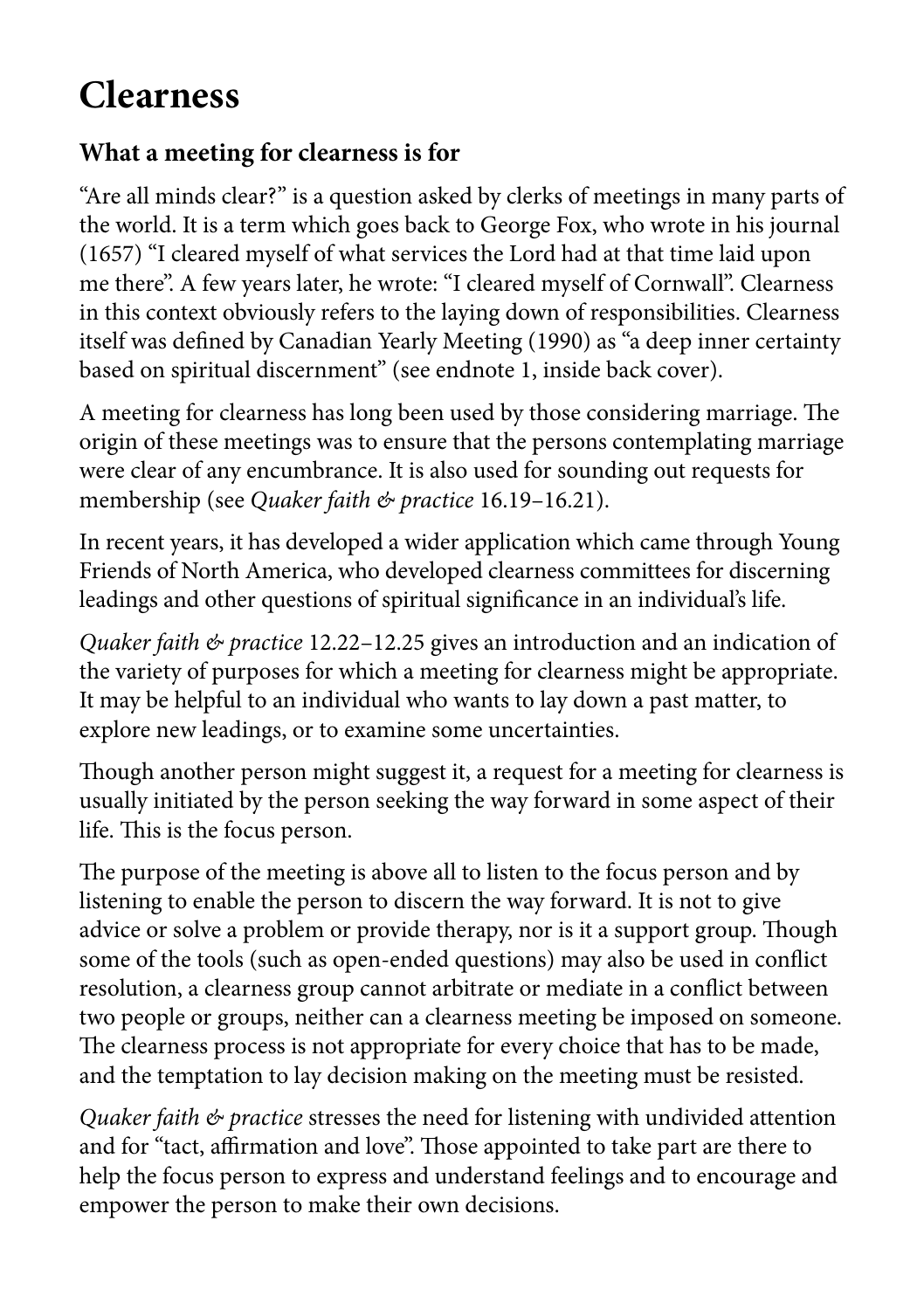# **Convening a meeting**

It will probably be a Friend responsible for eldership or oversight who will convene a group of five to six chosen in consultation with the focus person. A variety of personalities, possibly with particular experience or expertise, may be helpful, but the essential quality of every participant is a gift for discernment and the capability "of restraining the very human impulse to give advice" (see endnote 2). As is stressed by Jan Hoffman, "the answers sought are within the person seeking clearness, though they may not be revealed until some time after the meeting" (see endnote 3). If a member of the group has particularly strong feelings about the situation of the focus person, it is better if she or he declares these feelings at the outset: "If this open stating of bias is not done, then it will creep in, be picked up, and tension could well develop, making the process of clearness much harder" (see endnote 4).

# **Preparation by the focus person**

It can be helpful to put in writing what the issues are. This can act as an aidememoire during the meeting. If there is a lot of detail, it may be helpful if the participants have a copy in advance of the meeting.

# **Procedure**

Those taking part are invited to meet in a suitable place. This will be private, quiet and with comfortable seating. The meeting may need about two hours, and there should be time afterwards for some relaxation with the person. When inviting participants, the convener explains the nature of the meeting and how it is conducted and its confidential nature; all of the participants should understand and accept this.

At the meeting, the convener will introduce people and explain again the purpose and process and confirm the ground rules. Trust is based on the understanding of openness and confidentiality. Throughout the meeting, the convener's main responsibility is to look after the focus person by ensuring there is an atmosphere of caring and trust. A note-taker may be appointed to make some notes to be given to the focus person at the end of the meeting. But this may be considered unnecessary – what is forgotten is not required for right discernment.

The meeting begins with silence in which mind and heart are prepared to be truly sensitive in drawing out the inner spiritual wisdom of the focus person. Each person holds the undertaking in the Light. The focus person is invited to speak out of this silence when she or he is ready. The entire meeting is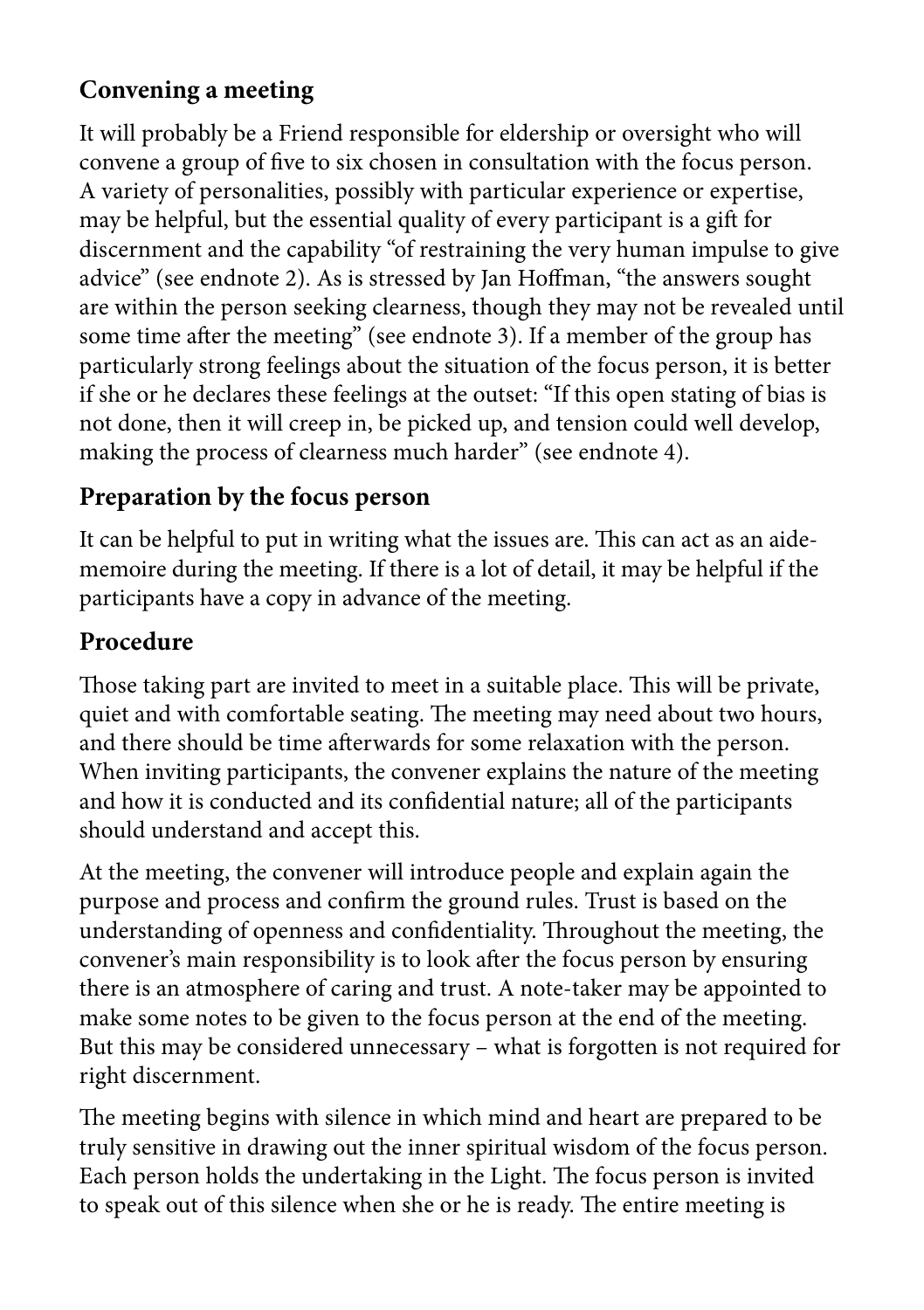conducted in a reverent spirit of prayerful listening, listening with complete attentiveness. Many meetings for clearness include plenty of silence: "There is silence for reflection, for recollection, the comfortable silence that flows gracefully round questions and answers – when we give ourselves to hearing them and considering them before responding" (see endnote 5).

# **Listening and responding**

A questions-only rule can be a useful discipline for the participants. There should be no advice: phrases such as "from my experience...", "why don't you...?" or "have you tried...?" should be avoided.

Questions should come not out of curiosity but to bring clarity for the focus person. Questions can be probing and challenging, but they must be gentle, caring, open, unloaded and put as simply and briefly as possible. Questions may be about matters of fact ('Can you tell us more about…?') or feeling ('How do you feel about…?'). Questions about feelings have to be treated with particular sensitivity.

The focus person will try to respond to each question, but may be unable or unwilling to give a spoken answer to a particular question if it is too painful or private, or if the answer is not yet known. He or she may, however, find it worth making a note of these questions for thinking over later. Privacy should be respected.

As well as questioning, it is helpful to try to summarise and express the group's understanding of the focus person's feelings, using phrases like:

- It sounds/looks to me as if...
- So what you're saying is...
- I get the feeling that...

Empathy with the focus person is crucial to the point where ideally a participant could help express something for the focus person if she or he were suddenly lost for words.

# **Closure**

After a time, perhaps half an hour before the end, it can be helpful to allow the focus person and the participants to say something of what they have experienced and how they have been enriched by the meeting for clearness.

A meeting for clearness normally ends with a period of silence, "when the most important thing of all may be happening" (see endnote 6).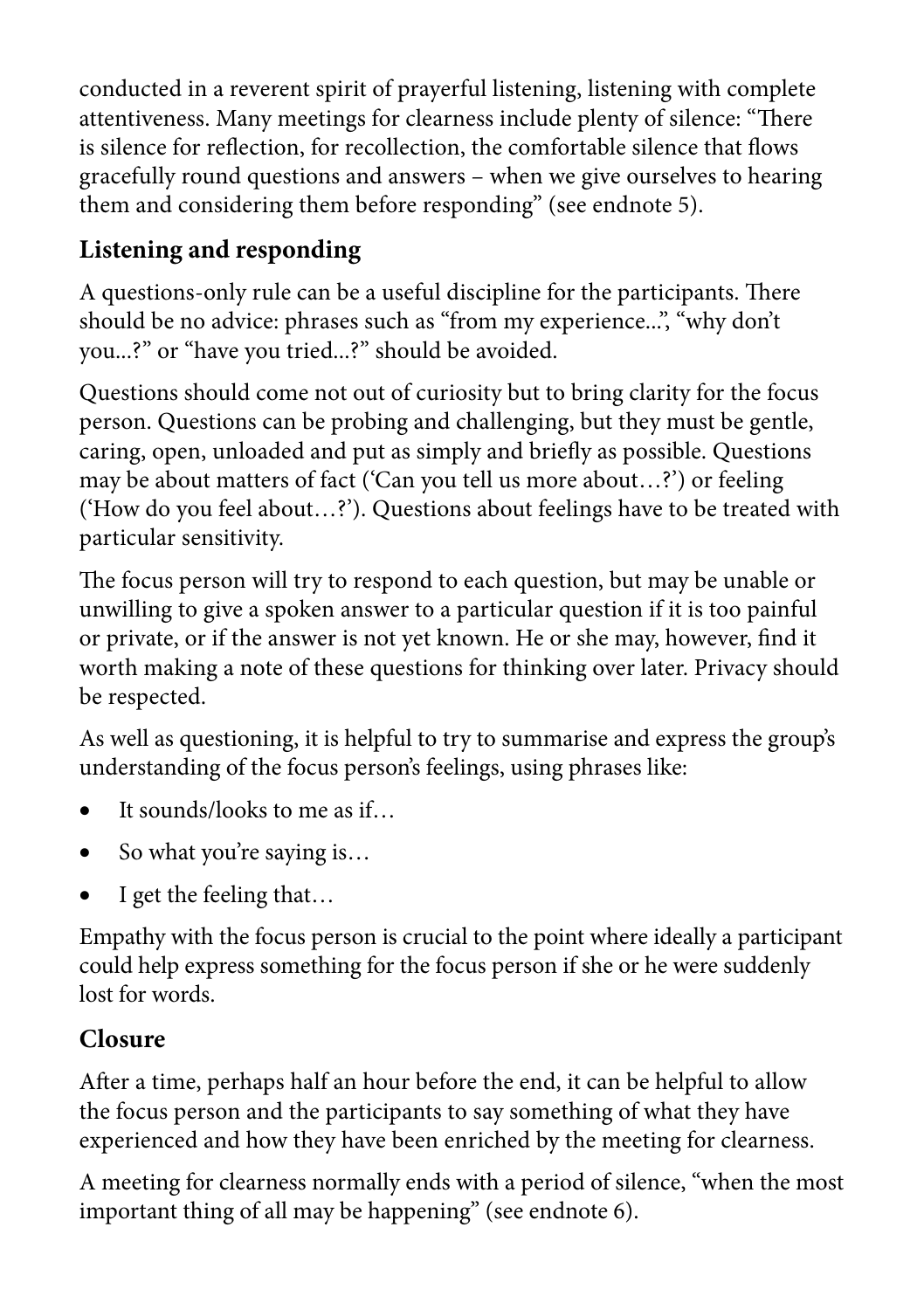Sometimes further sessions may be called for, but most meetings for clearness are single meetings. Much depends on the needs of the focus person. Individual participants are serving merely as "a channel of the light" (see endnote 7), and yet the prayerful listening they provide to support the focus person "may be almost the greatest service that any human being ever performs for another" (see endnote 8).

#### **For more information**

Courses on 'Practising Discernment' (or similar titles) are offered by: Woodbrooke Quaker Study Centre, 1046 Bristol Road, Birmingham B29 6LJ

www.woodbrooke.org.uk Email: enquiries@woodbrooke.org.uk Telephone: 0121 472 5171 Fax: 0121 472 5173

You can contact the Support for Meetings Officer in Quaker Life by telephone on 020 7663 1023 or by email via qladmin@quaker.org.uk

Friends House, 173 Euston Road, London NW1 2BJ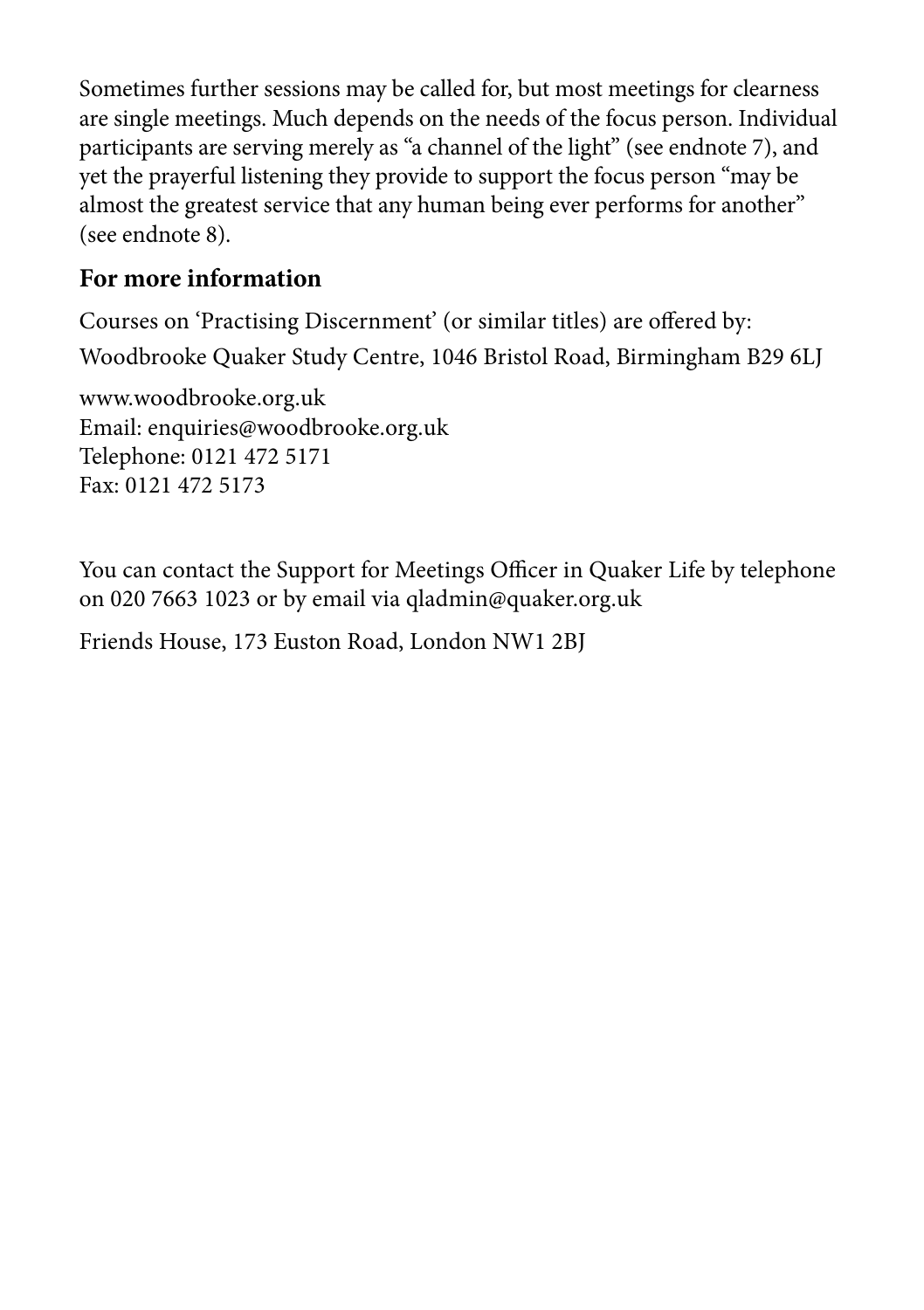### **A sample agenda of a clearness meeting for an individual**

(all timings are very rough guidelines – 1 hour 45 minutes) (see endnote 9)

#### **Introductions** (5 mins)

It is sometimes helpful for the group to know each person's connection to the focus person, especially if not all are Friends.

#### **Facilitator's introduction** (10 mins)

A reminder of the purpose and guidelines for the session. This may need to be set in a Quaker context if any members of the group are not Friends.

#### **Opening worship** (10 mins)

#### **Statement of bias** (5 mins)

This can be dispensed with, but for most people it is easier to set aside biases once they have been admitted, and reminds us that it is all right to have mixed feelings.

#### **Focus person's introduction** (10 mins)

This can be as long and as detailed as the person feels is necessary. Written notes may have been circulated by the focus person beforehand.

#### **Clarifying questions** (10 mins)

This is a chance to make sure that everyone has understood the details and the focus; at this point these are not major questions.

**Period of quiet, out of which come questions that occur to the group** (20 mins) The questions should be written down by the note-taker, with details of any answer that the focus person might give. The focus person can choose not to answer any question there and then, but may prefer to think about it later.

#### **Period of discussion** (20 mins)

This should happen naturally as the questions move into a more relaxed form of discussion. The facilitator should watch for the right time for this to happen, and ensure that the discipline of seeking clearness does not slip into conversation or advice-giving.

#### **Period of quiet** (5 mins)

Out of this time the focus person may choose to say where he or she feels the clearness has led them, or the time may not be right. There should be no pressure to make a decision.

#### **Next steps** (5 mins)

A reminder of any steps to be taken by the focus person or members of the group. Is the group to meet again?

**Closing worship** (5 mins)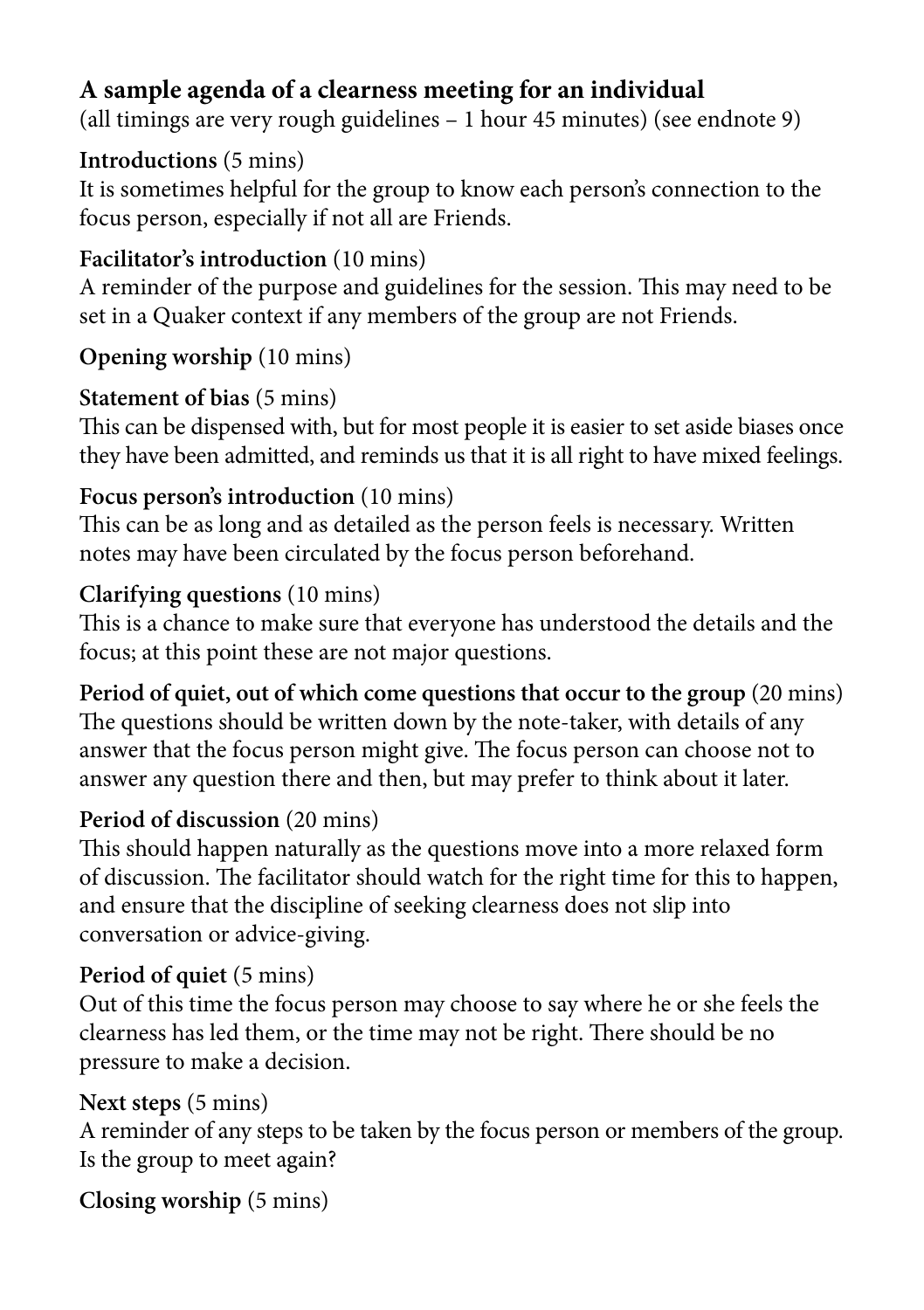# **Endnotes**

1. 'Clearness Committees, Committees of Care, and Committees of Oversight' from *Organization and procedure*, Canadian Yearly Meeting, 1990 http://www.fgcquaker.org/library/fosteringmeetings/fosvi2.pdf

2. *Spiritual discernment: The context and goal of clearness committees*, by Patricia Loring (Pendle Hill Pamphlet 305)

3. 'Clearness Committees and their use in Personal Discernment', by Jan Hoffman (New England Yearly Meeting), can be downloaded from: http://www.fgcquaker.org/library/fosteringmeetings/fosvi2.pdf

4. *Meetings for clearness*, Witney Monthly Meeting Overseers

5. Patricial Loring, *Spiritual discernment*, see note 2

6. Jan Hoffman, 'Clearness Committees', see note 3

7. See note 3

8. Douglas Steere, *On listening to another, Part III: Gleanings* (Nashville: The Upper Room) 1986, p. 83

9. Marion McNaughton